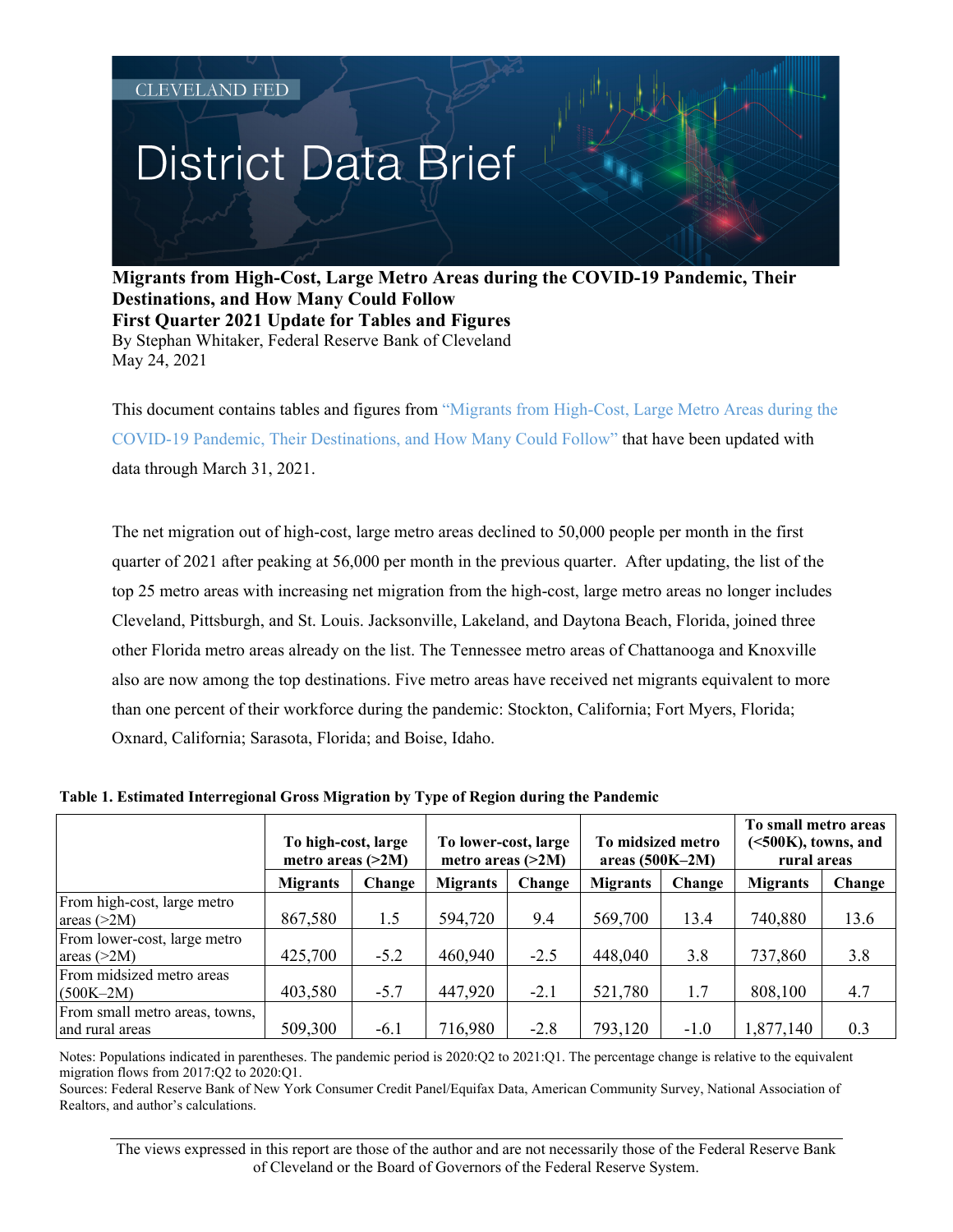

**Figure 1. Net Migration between High-Cost, Large Metro Areas and Other Types of Regions**

Sources: Federal Reserve Bank of New York Consumer Credit Panel/Equifax Data, American Community Survey, National Association of Realtors, and author's calculations.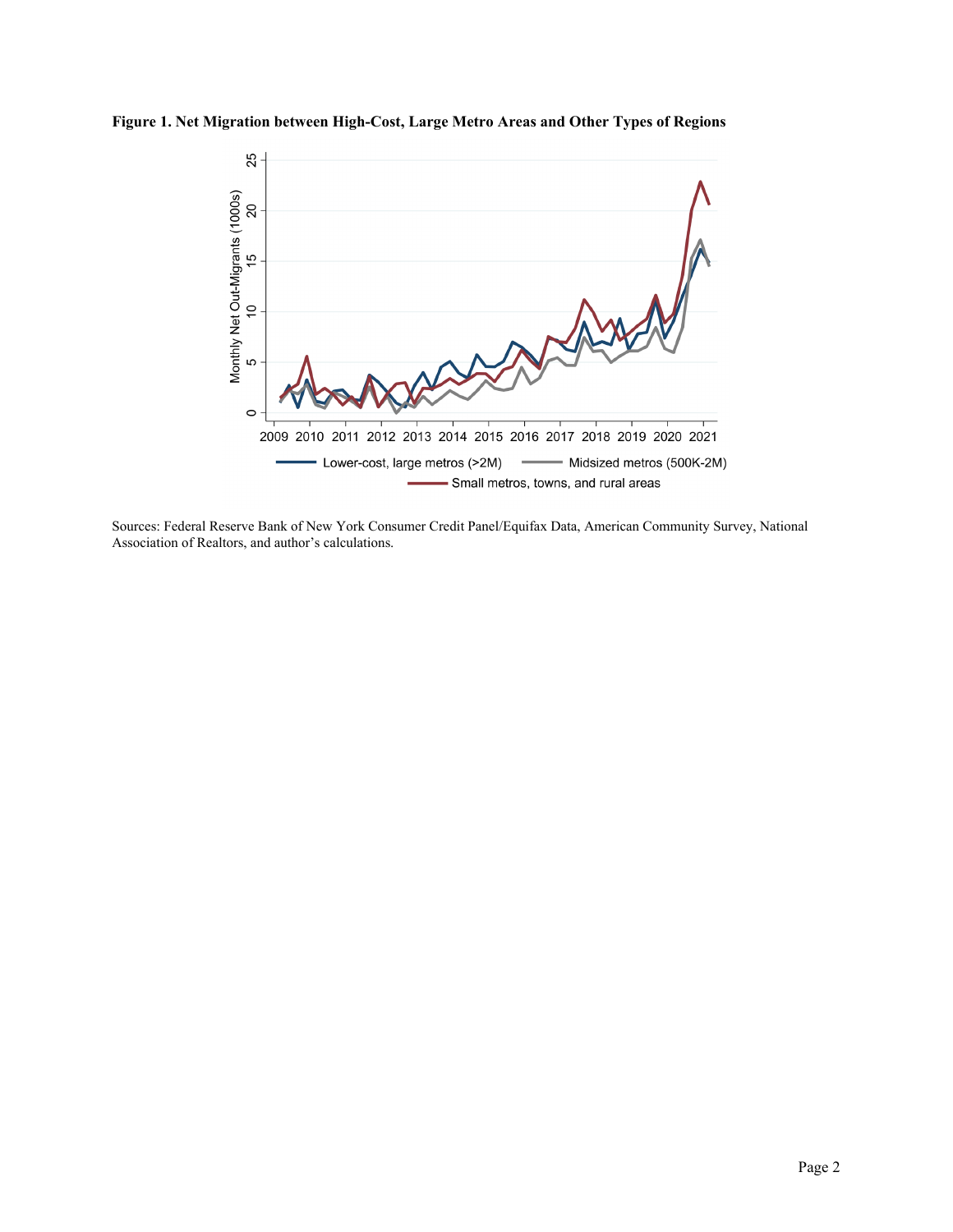|               | To high-cost, large<br>metro areas $(>2M)$ |         | To lower-cost,<br>large metro areas<br>(>2M) |        | To midsized metro<br>areas (500K-2M) |        | To small metro<br>areas $(<500K)$ ,<br>towns, and rural<br>areas |        |
|---------------|--------------------------------------------|---------|----------------------------------------------|--------|--------------------------------------|--------|------------------------------------------------------------------|--------|
|               |                                            |         |                                              |        |                                      |        |                                                                  |        |
|               | <b>Migrants</b>                            | Change  | <b>Migrants</b>                              | Change | <b>Migrants</b>                      | Change | <b>Migrants</b>                                                  | Change |
| New York      | 126,660                                    | 8.0     | 139,000                                      | 16.6   | 140,340                              | 22.1   | 121,040                                                          | 25.1   |
| Los Angeles   | 179,440                                    | 3.0     | 76,920                                       | 14.6   | 65,360                               | 16.7   | 61,360                                                           | 12.9   |
| Washington    | 48,240                                     | $-5.6$  | 74,580                                       | 4.0    | 54,680                               | 7.2    | 71,120                                                           | 13.4   |
| Chicago       | 41,460                                     | $-10.8$ | 62,720                                       | 1.5    | 42,080                               | 1.4    | 72,460                                                           | 6.6    |
| San Francisco | 100,320                                    | 15.5    | 26,180                                       | 16.5   | 32,580                               | 24.3   | 52,720                                                           | 24.6   |
| Miami         | 45,540                                     | $-6.5$  | 58,960                                       | 2.5    | 45,760                               | 11.3   | 57,860                                                           | 11.3   |
| Boston        | 37,920                                     | 1.2     | 21,220                                       | 3.0    | 61,060                               | 14.8   | 43,840                                                           | 18.4   |
| Riverside     | 84,940                                     | 2.1     | 26,240                                       | 14.9   | 18,620                               | 4.1    | 32,080                                                           | 11.1   |
| Seattle       | 31,080                                     | $-9.4$  | 24,120                                       | 2.3    | 23,260                               | 5.7    | 61,640                                                           | 9.8    |
| San Diego     | 56,200                                     | $-3.3$  | 26,340                                       | 11.5   | 24,240                               | 13.4   | 31,920                                                           | 9.4    |
| Denver        | 17,760                                     | $-4.6$  | 25,840                                       | 8.1    | 23,940                               | 2.7    | 48,860                                                           | 8.8    |
| San Jose      | 55,760                                     | 5.4     | 10,960                                       | 15.4   | 13,340                               | 15.2   | 18,540                                                           | 13.0   |
| Sacramento    | 25,540                                     | $-3.6$  | 9,780                                        | 12.8   | 13,960                               | 14.7   | 30,900                                                           | 11.4   |
| Portland      | 16,720                                     | $-13.5$ | 11,860                                       | 6.3    | 10,480                               | 3.4    | 36,540                                                           | 1.1    |

**Table 2. Estimated Migration from the High-Cost, Large Metro Areas to Other Types of Regions during the Pandemic** 

Notes: Populations indicated in parentheses. The pandemic period is 2020:Q2 to 2021:Q1. The percentage change is relative to the equivalent migration flows from 2017:Q2 to 2020:Q1. The city name indicates the core based statistical area [\(www.census.gov/geographies/reference-maps/2020/geo/cbsa.html\)](https://www.census.gov/geographies/reference-maps/2020/geo/cbsa.html).

Sources: Federal Reserve Bank of New York Consumer Credit Panel/Equifax Data, American Community Survey, National Association of Realtors, and author's calculations.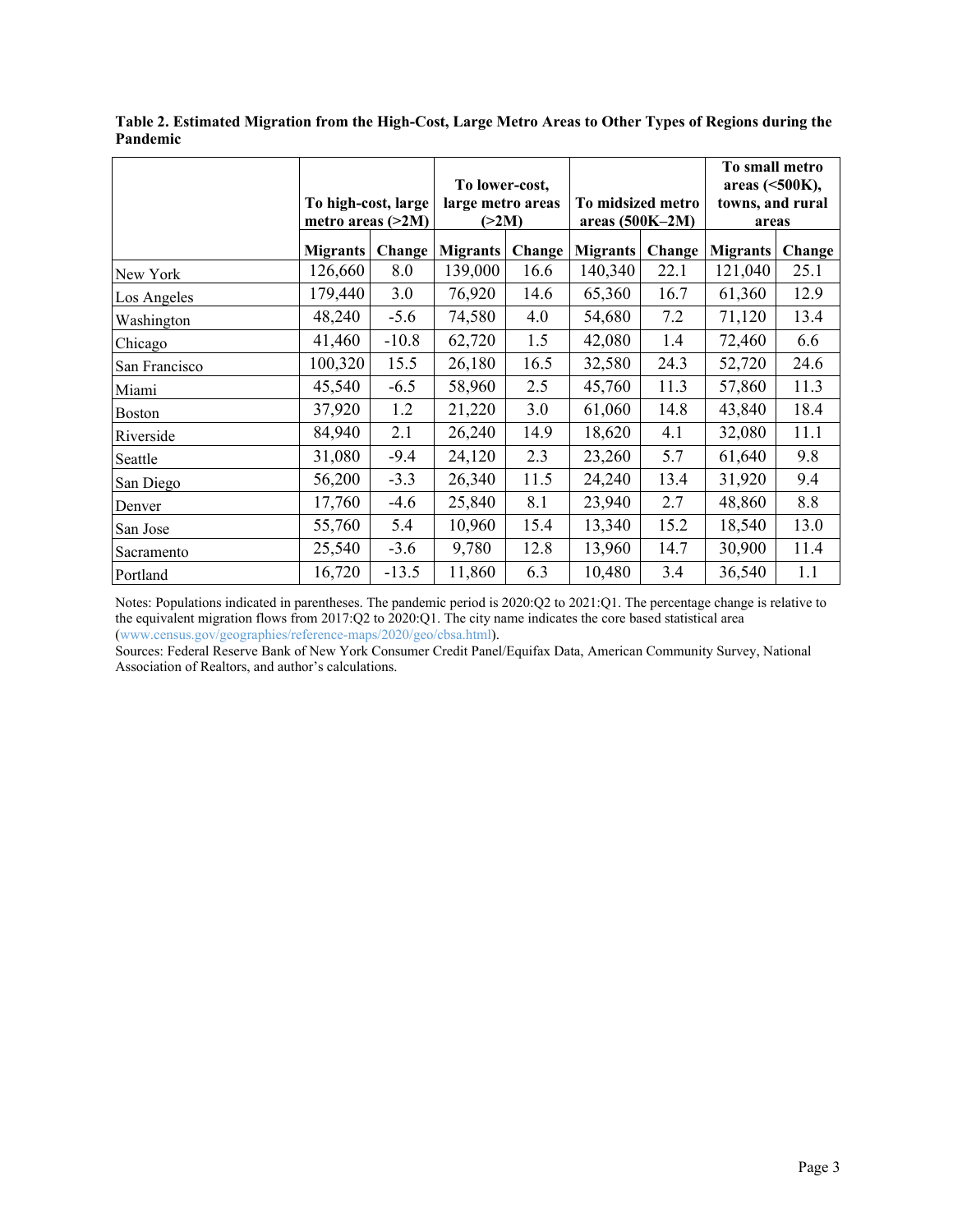|               | To other regions<br>within 150 miles |        | To other regions<br>beyond 150 miles |        |  |
|---------------|--------------------------------------|--------|--------------------------------------|--------|--|
|               | <b>Migrants</b>                      | Change | <b>Migrants</b>                      | Change |  |
| New York      | 136,400                              | 27.8   | 391,720                              | 14.3   |  |
| Los Angeles   | 136,200                              | 11.9   | 248,700                              | 7.4    |  |
| Washington    | 76,800                               | 8.4    | 172,100                              | 3.7    |  |
| Chicago       | 41,920                               | 10.4   | 176,980                              | $-1.7$ |  |
| Miami         | 81,500                               | 20.7   | 130,440                              | 18.1   |  |
| San Francisco | 31,740                               | 29.0   | 179,080                              | 1.0    |  |
| <b>Boston</b> | 72,920                               | 20.6   | 91,320                               | 3.6    |  |
| Riverside     | 72,660                               | 2.6    | 89,500                               | 8.8    |  |
| Seattle       | 34,980                               | 5.6    | 105,380                              | 2.3    |  |
| San Diego     | 34,800                               | 3.7    | 104,100                              | 5.2    |  |
| Denver        | 28,080                               | 11.0   | 88,980                               | 3.5    |  |
| San Jose      | 51,040                               | 8.2    | 47,660                               | 10.1   |  |
| Sacramento    | 32,300                               | 6.5    | 47,880                               | 7.0    |  |
| Portland      | 21,440                               | $-5.2$ | 54,300                               | 0.2    |  |

**Table 3. Estimated Migration from High-Cost, Large Metro Areas to Other Regions by Distance during the Pandemic** 

Notes:. The pandemic period is 2020:Q2 to 2021:Q1. The percentage change is relative to the equivalent migration flows 2017 Q2 to 2020 Q1. The city name indicates the core based statistical area [\(www.census.gov/geographies/reference](https://www.census.gov/geographies/reference-maps/2020/geo/cbsa.html)[maps/2020/geo/cbsa.html\)](https://www.census.gov/geographies/reference-maps/2020/geo/cbsa.html).

Sources: Federal Reserve Bank of New York Consumer Credit Panel/Equifax Data, American Community Survey, National Association of Realtors, and author's calculations.